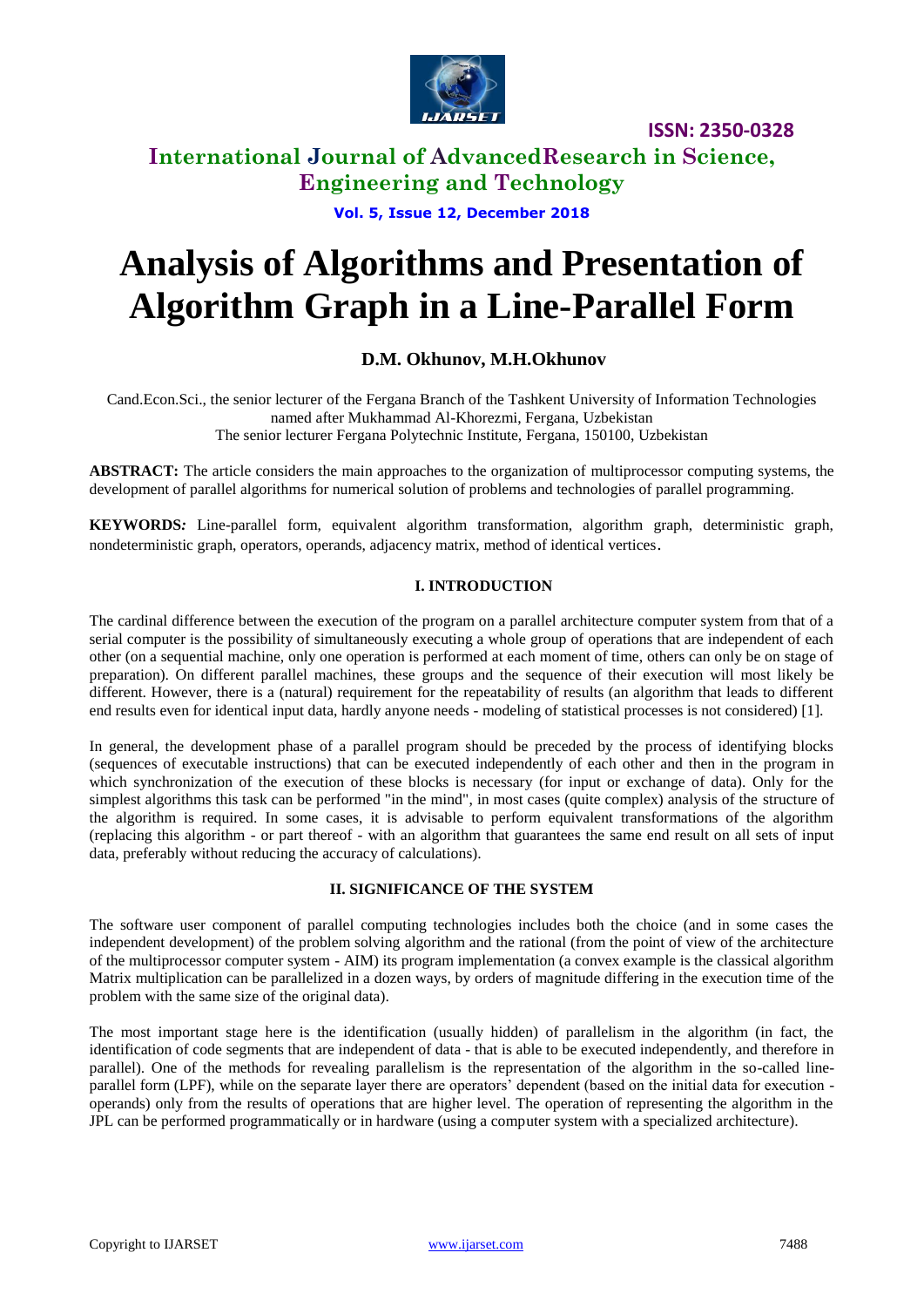

### **International Journal of AdvancedResearch in Science, Engineering and Technology**

### **Vol. 5, Issue 12, December 2018**

### **III. LITERATURE SURVEY**

Identifying parallelism in an arbitrary algorithm is a non-trivial task. The fact is that parallelism is usually hidden (for an untrained mind). However, there are formal procedures that allow us to reveal the hidden parallelism in the algorithm; one of them is the representation of the algorithm in a line-parallel form (LPF) [2].

### **IV. METHODOLOGY**

For a long time we know and apply the method of representing the algorithm in the form of a graph structure. The graph G is usually denoted by  $G = (V, E)$ , where V is the vertex set, E is the edge set, and the edge between the vertices i and j is denoted as e (i, j). In general, the vertices of a graph correspond to some actions of the program, and the edges to the relations between these actions.

The simplest graph of this kind describes the information dependencies of the algorithm (the vertices of the graph correspond to individual operations of the algorithm, the presence of an edge between the vertices i, j indicates the necessity for the operation j to have the arguments (operands) generated by the operation i, in the case of independence of the operations i and j there is no arc between the vertices). Such graph is called the graph of the algorithm (the computational model "operators - operands"). Even in the absence of conditional statements (which is unlikely), the number of operations performed (and therefore the total number of vertices of the graph and, accordingly, the number of edges) depends on the size of the input data, that means the algorithm graph (AG) is parameterized in the size of the input data. The acyclivity of AG follows from the impossibility of determining any quantity in the algorithm through itself. AG is also oriented (all the edges are directed). Distinguish between deterministic AG (the program does not contain conditional operators) and nondeterministic AG (otherwise). For non-terminal AG there is no one-to-one correspondence between the operations of the program describing it and the vertices of the graph for all sets of input parameters; therefore, deterministic algorithms are most often considered. Having no input or output edge, vertices of AG are called input or output vertices, respectively. The construction of AG is not a labor-intensive operation (which cannot be said about graph analysis procedures) - any compiler (interpreter) constructs (explicitly or implicitly) it when analyzing each expression of a high-level programming language

### **V. EXPERIMENTAL RESULTS**

The figure 1 shows the computation algorithm is given by the formula  $r=a*b+a/c$  general. The initial data for the calculation are constants a, b, c, the result is d. In general, the transformation  $r \leftarrow a$ , b, c requires 3 actions (operators)  $a * b$ ,  $a / c$  and  $a * b + a / c$ . The initial data (operands) for the first statement are a, b; for the second - a, c; for the third one, the results of the computations a\*b and a/c (see "the computation's cloud"r  $\leftarrow$  a, b, c, shown in Figure 1.a).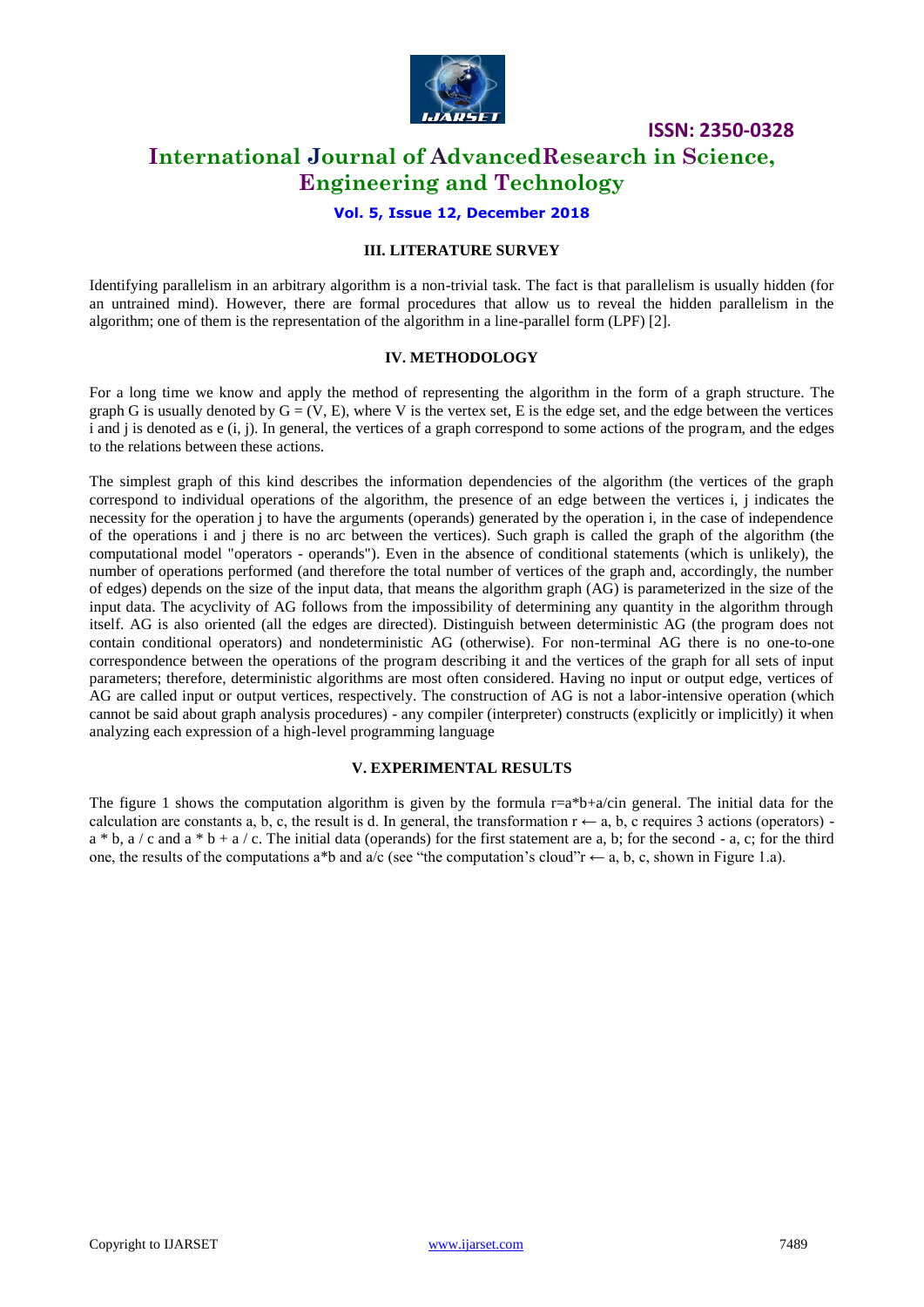

# **International Journal of AdvancedResearch in Science, Engineering and Technology**

### **Vol. 5, Issue 12, December 2018**



Fig. 1. Methods of transformation  $r \leftarrow a$ , b, c: a) - representation of the algorithm in the form of a "cloud of computations" (the order of execution is not defined), b) - sequential execution, c) - a leveled parallel form of the algorithm

For a sequential calculator, the order in which operators are executed on the surface is first calculated by  $a * b$  and  $a / c$ (and in any sequence), then a  $*$  b + a / c (Figure 1. b). Because the execution of a  $*$  b and a / c does not depend on each other (they say that they are orthogonal with respect to the operands), it is easy to get the LPF for this case - figure 1. c); often from the numbering of levels, the very first and last are included (the initial data and the results are relevant, since they do not actually compute). As a result, it becomes clear that this algorithm can be calculated in parallel processing in 2 steps (a \* b and a / c simultaneously, then a \* b + a / c sequentially) instead of 3 at successive (one by one a \* b, a / c and a  $*$  b + a / c); and on the first level you need the work of two arithmetic processors (action multiplication and division), on the second - one (action - addition). In the case of sequential processing, the total execution time of the algorithm will be equal to the sum of 3 actions  $t_{a*b} + t_{a/c} + t_{a*h+a/c}$ , in the case of parallel - max $(t_{a*b}, t_{a/c}) + t_{a*b+a/c}$ (in the case of  $t_{a*b} = t_{a/c} = t_{a*b+a/c}$ , we get a AGin speed by one and a half times).

In fact, when the graph of an algorithm is transformed into the LPF, an analogy of the internal structure of the algorithm is carried out in order to find groups of operators that can be executed in parallel. Note that the number of levels determines the length of the critical path.

Generally speaking, operators can be considered complete actions of any complexity in the transformation of data from a single expression (string) or a group of strings in a high-level programming language to a single machine (processor) instruction. However, there is a significant difference in the number of operands between these extreme cases (for a high-level language operator, the number of operands can reach tens / hundreds, and for a processor instruction, usually one / two). Of course, it is much easier to implement transformations similar to the above described operations with operations having 1-2 operands, than with dozens of operands.

Consider a slightly more complicated example - the solution of the roots  $x1$ ,  $x2$  of the complete quadratic equation a  $*$  $x2 + b * x + c = 0$  by means of an algorithm (suggested by the Indian mathematician Brahmagupta in the 7th century AD) in the form of an algebraic formula  $x1,2 = (-b \pm \sqrt{b^2-4} + a \pm c))/(2 \pm a)$ , where a, b, c are constants, sqr is the square root extraction operation. The sequence of calculations (one of the variants) for finding the roots is given in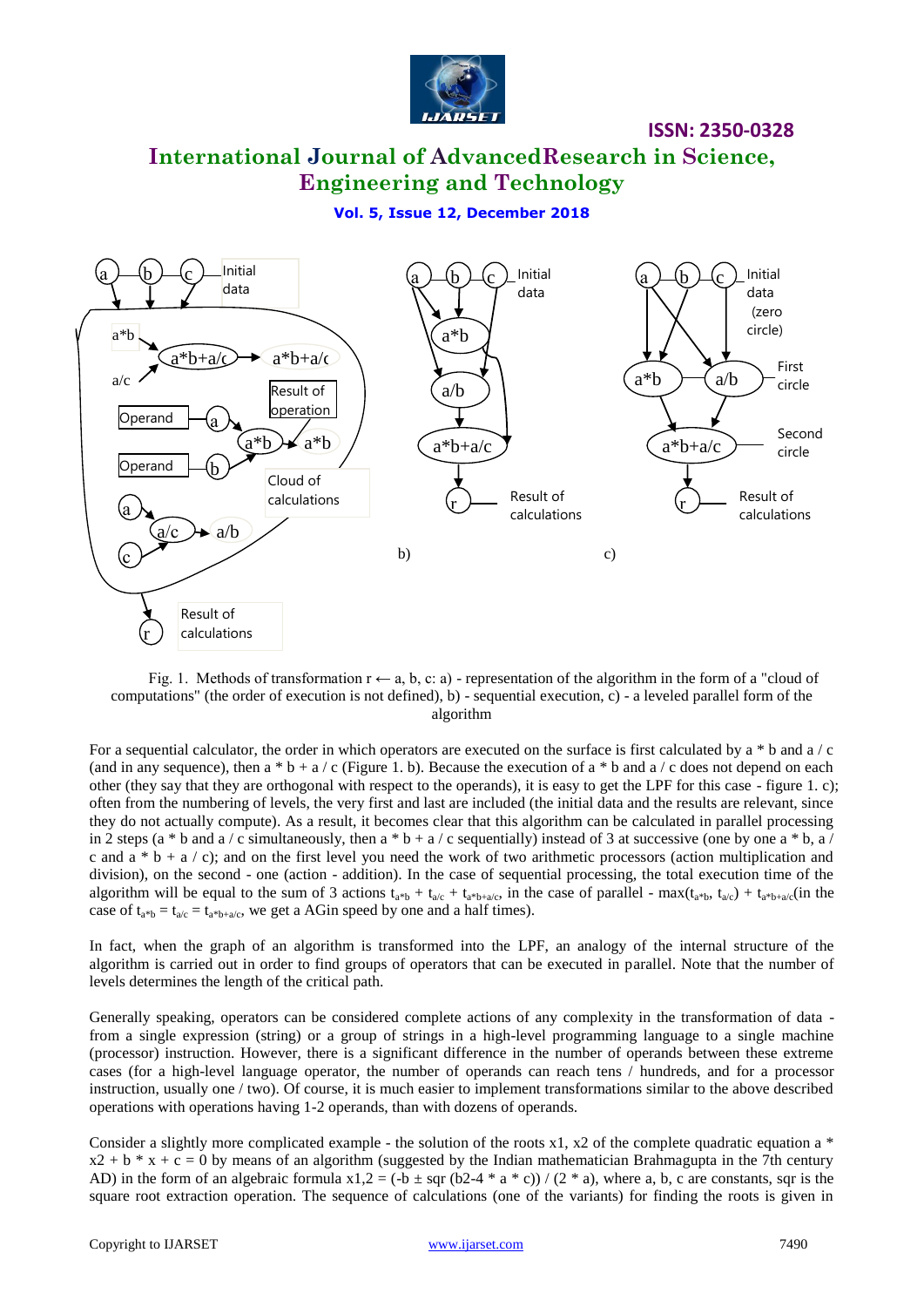

# **ISSN: 2350-0328 International Journal of AdvancedResearch in Science, Engineering and Technology**

### **Vol. 5, Issue 12, December 2018**

Table 1. and requires about a dozen operations (addition, subtraction, multiplication, division, change of sign, calculation of the square root).

| No             | <b>Action</b>                         | The note                                                                      |  |  |  |  |
|----------------|---------------------------------------|-------------------------------------------------------------------------------|--|--|--|--|
|                | Input a, b, c                         | Input operations are not numbered                                             |  |  |  |  |
| $\Omega$       | $a2 \leftarrow 2 * a$                 | a2 - working variable                                                         |  |  |  |  |
|                | $a4 - 4 * a$                          | a4 - working variable                                                         |  |  |  |  |
| 2              | b neg $\leftarrow$ neg(b)             | b_neg - working variable; neg - operation sign change ('a monadic<br>minus ') |  |  |  |  |
| 3              | $bb \leftarrow b * b$                 | bb - working variable                                                         |  |  |  |  |
| $\overline{4}$ | $ac4 \leftarrow a4 * c$               | ac4 - working variable                                                        |  |  |  |  |
| 5              | $p$ <sub>sqr</sub> $\leftarrow$ bb-a4 | p_ sqr - working variable                                                     |  |  |  |  |
| 6              | $sq \leftarrow \text{sqrt}(p_{sqr})$  | sq - working variable,<br>sqrt - operation of calculation of a square root    |  |  |  |  |
| 7              | $w1 \leftarrow b_neg+sq$              | w1 - working variable                                                         |  |  |  |  |
| 8              | $w2 \leftarrow b$ neg-sq              | w <sub>2</sub> - working variable                                             |  |  |  |  |
| 9              | root_1 $\leftarrow$ w1/a2             | root $1$ - the first root of the equation                                     |  |  |  |  |
| 10             | root $1 \leftarrow w2/a2$             | root $\_$ 2 - the second root of the equation                                 |  |  |  |  |

Table 1. Sequence of calculating root values of the complete quadratic equation

When the algorithm graph is sequentially computed (Fig. 2), the sequence of actions in Table 1 is completely copied; has 3 input vertices (corresponding to the input of the coefficients a, b and c), two output vertices (calculated roots x1, x2 of the original equation) and 11 vertices corresponding to the operators of the algorithm.



Fig. 2. Graph of algorithm (dependence of 'operation - operands') finding the roots of the complete quadratic equation for sequential execution

The same graph is shown in figure 3. in the JFP - in each level operators are collected, requiring for their performance values (operands) calculated only on the previous levels (in total, in Figure 3. 6 levels are allocated); t.o. parallel processing of this algorithm requires a sequential 6-parallel execution of blocks of parallel operations (in each of which 4,1,1,1,2,2 non-dependent processes are launched respectively, and lines 2,3,4 degenerate into follow-up implementation).

Analysis graph drawing. 3 allows you to make some specific conclusions about alternatives to parallelization. Note that level 1 is not loaded with operations (3 multiplications and 1 change of sign), some of them (except operation 2) can be transferred to the lower levels (options: operation 4 to level 2, operation 3 to levels 2 , 3 or 4, operation 1 on lines 2,3,4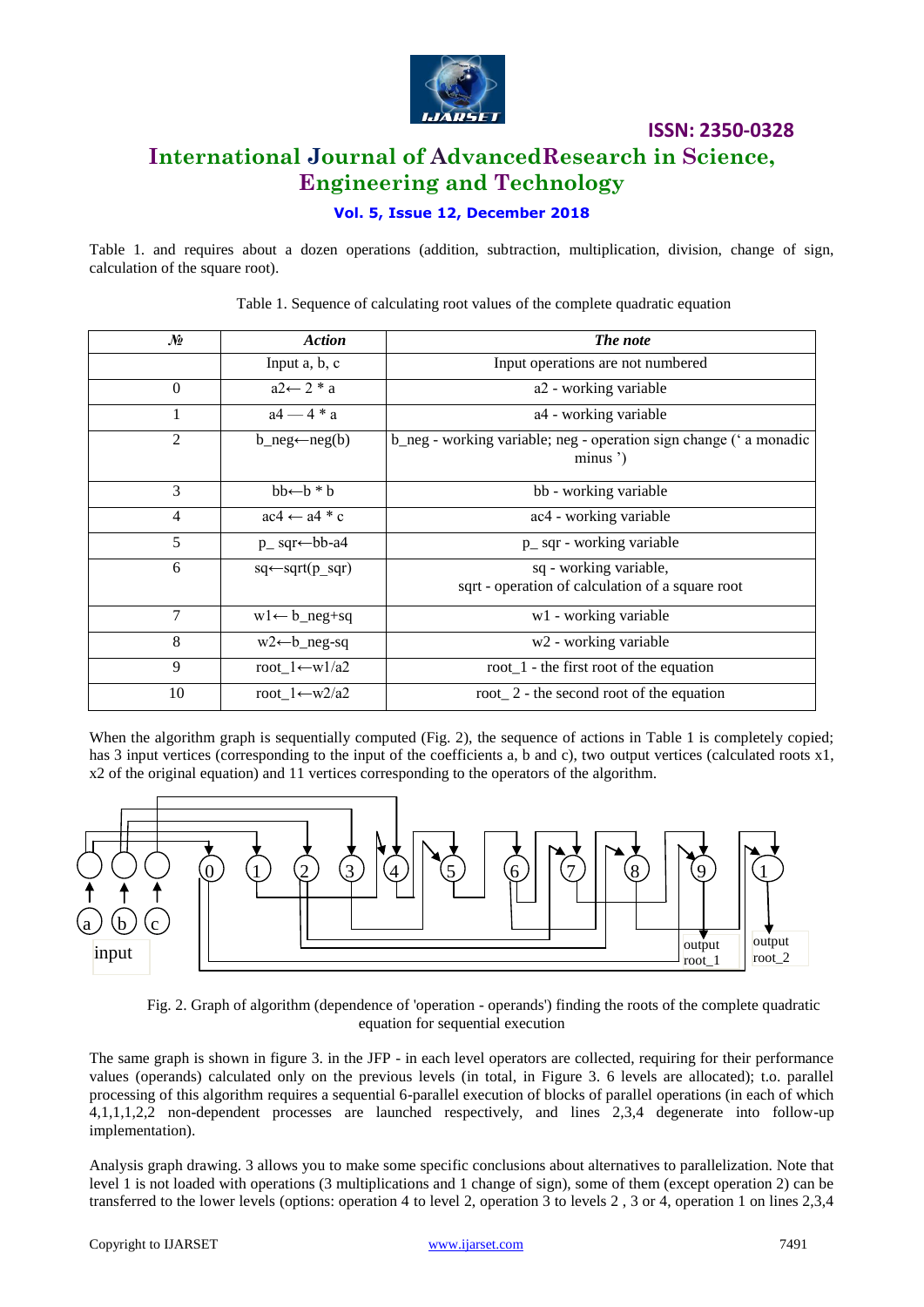

**ISSN: 2350-0328 International Journal of AdvancedResearch in Science, Engineering and Technology**

### **Vol. 5, Issue 12, December 2018**

or 5); Specific variant should be selected based on additional data (for example, the time of execution of specific operations, the number of involved computing modules, minimizing the time of data exchanges between modules). Optimization of the calculation graph is a very labor-intensive operation (comparable to the complexity of the calculations themselves); some of the post-problems of the problem are given in [3].

The identification of these levels is one of the levels of analysis of the internal structure of the algorithm. With a large number of operators, the above transformation of the AG into an LPF is not easy, for this purpose special software is used.

Below is a simplified sequence of actions (Table 2) to identify possible graphs of algorithms that can be executed in parallel levels.



Fig. 3. The graph of the algorithm (the dependence of 'operation - operands') for finding the roots of the full quadratic equation with the grouping of operations over the longlines (in the LPF).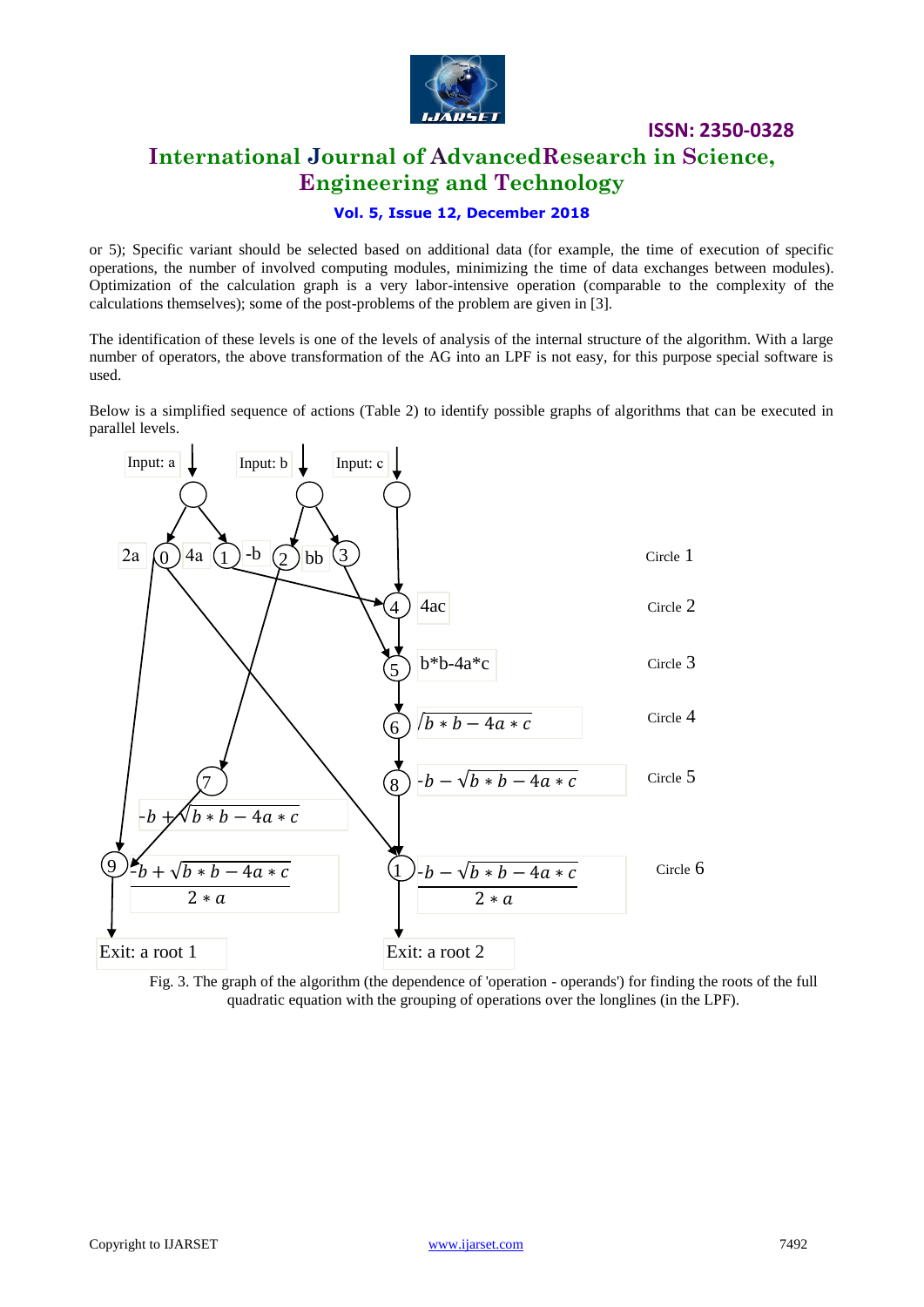

## **International Journal of AdvancedResearch in Science, Engineering and Technology**

### **Vol. 5, Issue 12, December 2018**

Table 2. A simplified sequence of actions to identify the graph of the algorithm that can execute in parallel lines

| <i>Item</i>     | Action                                                                                                                                                                                                                      | <b>Note</b>                                             |
|-----------------|-----------------------------------------------------------------------------------------------------------------------------------------------------------------------------------------------------------------------------|---------------------------------------------------------|
| a)              | Define a list of vertices that depend only on the input<br>data; put it in the list 1                                                                                                                                       | The initial data for the algorithm's work               |
| $\mathbf{b}$    | Find vertices dependent on edges from vertices entering The most time-consuming item that requires<br>only the list 1 and previous lists (if any); put them in the viewing the contiguity matrix for each element<br>list 2 | of the list                                             |
| $\mathcal{C}$ ) | If list 2 is not empty, copy it to list 1 and go to step b);<br>Otherwise, finish the work                                                                                                                                  | Loop over the levels, while the data can be<br>detected |

The implementation of the algorithm in  $C + i$  is given below (the original data is a square Boolean contiguity matrix MS  $\Box$   $\Box$  of dimension N\_MS, one-dimensional integer arrays LIST  $\Box$   $\Box$  and LIST  $\Box$   $\Box$  of length N\_L1 and N\_L2 respectively):

| 001 | $\frac{d}{d\theta}$                                                                                                              | // by levels how many will be detected                                                        |
|-----|----------------------------------------------------------------------------------------------------------------------------------|-----------------------------------------------------------------------------------------------|
| 002 | $N_{\_L2=0;}$                                                                                                                    |                                                                                               |
| 003 | for (ii=0; ii <n_l1; ii++)="" td="" {<=""><td><math>\mathcal{N}</math> loop through the vertices in the list LIST_1</td></n_l1;> | $\mathcal{N}$ loop through the vertices in the list LIST_1                                    |
| 004 | $i$ <sub><i>_ii</i></sub> = <i>LIST_1</i> [ <i>ii</i> ];                                                                         | $\frac{1}{i}$ i_ii - the number of the vertex from the list LIST_1                            |
| 005 | for (j=0; j <n_ms; j++)<="" td=""><td>// loop through the columns of MS <math>(i</math> is the number of</td></n_ms;>            | // loop through the columns of MS $(i$ is the number of                                       |
|     |                                                                                                                                  | $\mathcal{N}$ the vertex to which the arc is directed)                                        |
| 006 | $if(MS[i\_ii][j])$ {                                                                                                             | // found some arc i ii $\rightarrow$ j                                                        |
| 007 | $iI = i$ ;                                                                                                                       | // remember the vertex to which the arc from $i$ ii                                           |
| 008 |                                                                                                                                  | for (i1=0; i1 <n_ms; by="" i1++)="" lines="outgoing" ms="" td="" the="" vertices<=""></n_ms;> |
| 009 | <i>if</i> ( <i>MS[i1][j1]</i> ) {                                                                                                | // found some arc i $l \rightarrow$ j1                                                        |
| 010 | $flag = false;$                                                                                                                  |                                                                                               |
| 011 | for $(k=0; k$                                                                                                                    | // loop on list LIST 1                                                                        |
| 012 | $if (LIST_1[k] == i1)$                                                                                                           | // if vertex j1 is included in $LIST_1$                                                       |
| 013 | $flag = true;$                                                                                                                   | // for flag = true, the vertex il enters the list $LIST_1$                                    |
| 014 | $\overline{I}$                                                                                                                   | // the block end if $(MS[i1][j1])$                                                            |
| 015 | if (flag)                                                                                                                        | $\mathbb{N}$ if i1 is in the list LIST_1                                                      |
| 016 | $LIST_2[N_L2++]=j1;$                                                                                                             | // add vertex j1 to list $LIST_2$                                                             |
| 017 | $\prime$                                                                                                                         | // the block end if $(MS[i\_ii][j])$                                                          |
| 018 |                                                                                                                                  | // the block end for (ii=0; ii <n_l1; ii++)<="" td=""></n_l1;>                                |
| 019 | for(i=0; i <n_l2; i++)<="" td=""><td>// <math>copy</math> LIST_2 to LIST_1</td></n_l2;>                                          | // $copy$ LIST_2 to LIST_1                                                                    |
| 020 | $LIST_I[i] = LIST_I[i];$                                                                                                         |                                                                                               |
| 021 | $N_L1 = N_L2;$                                                                                                                   |                                                                                               |
| 022 | $}$ while (N_L2);                                                                                                                | $\mathcal{N}$ while the list of LIST_2 is not empty                                           |

The time tjof the operations of each level is determined by the execution time of the longest operation from located on this level  $(t_i=max(t_i))$ , where j is the level number, i is the operator number in this level). When planning the execution of a parallel program, it is necessary to take into account the limited number of processors ( $P \leq P_{max}$ ), so it is rational to transfer a part of (usually quickly executed) operators to lower (less full) levels.

### **VI. CONCLUSION AND FUTURE WORK**

When analyzing the algorithm and identifying the levels of parallelism, computer-convenient methods for representing the graph in computer memory are used [4,5]. One of the (not most memory-conservative) representations of the graph  $G = (V, E)$  is the square adjacency matrix (the numbering of rows and columns corresponds to the numbering of the operators, '1' in the  $(i, j)$  - cell corresponds to the presence of the edge  $e(i, j)$ , '0' - its absence), see the figure.